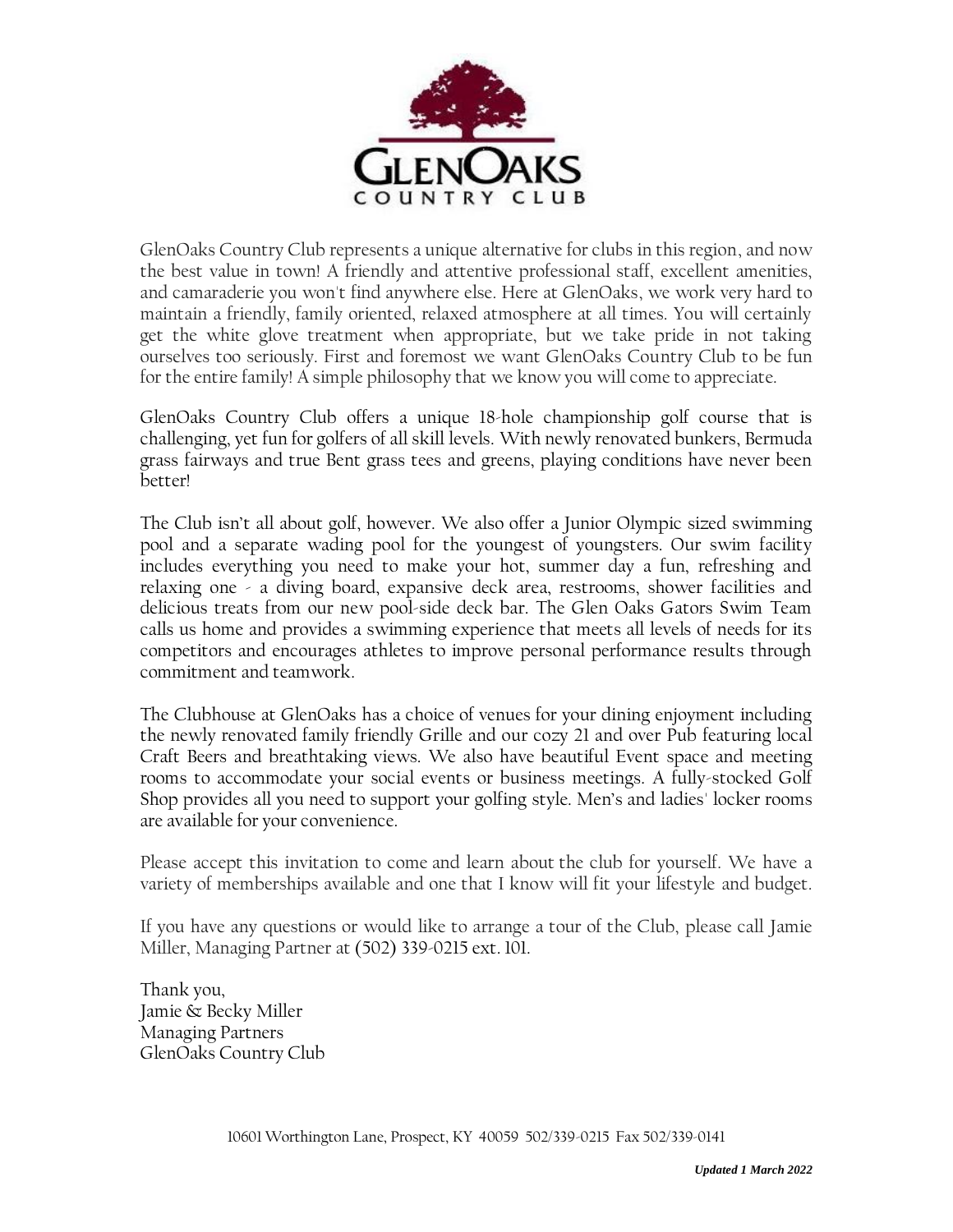

# **2022 MEMBERSHIP CATEGORIES**

### *No Initiation Fees, Food Minimums or Capital Assessments*

#### **Family Golf Membership**

**Monthly Dues** \$225.00

This membership includes unlimited **Golf and Club Amenities,** listed on page 2, for the primary Member, spouse and any children under the age of 23 who are living at home or a full-time student.

## **Individual Golf Membership**

**Monthly Dues** \$195.00

This membership includes unlimited **Golf and Club Amenities**, listed on page 2, for the Primary Member and **Club Amenities**, listed on page 2, for the Member's spouse and children under the age of 23 who are living at home or a full-time student.

#### **Junior Family Golf Membership (Age 38 and under) Monthly Dues** \$165.00

This membership includes unlimited **Golf and Club Amenities**, listed on page 2, for the primary Member, spouse and any children under the age of 23 who are living at home or a full-time student.

- Birth date applies to the older spouse
- Another membership category must be chosen upon the Member's  $39<sup>th</sup>$  birthday

#### **Junior Individual Golf Membership (Age 38 and under) Monthly Dues** \$145.00

This membership includes unlimited **Golf and Club Amenities**, listed on page 2, for the Primary Member and **Club Amenities**, listed on page 2, for the Member's spouse and children under the age of 23 who are living at home or a full-time student.

• Another membership category must be chosen upon the Member's  $39<sup>th</sup>$  birthday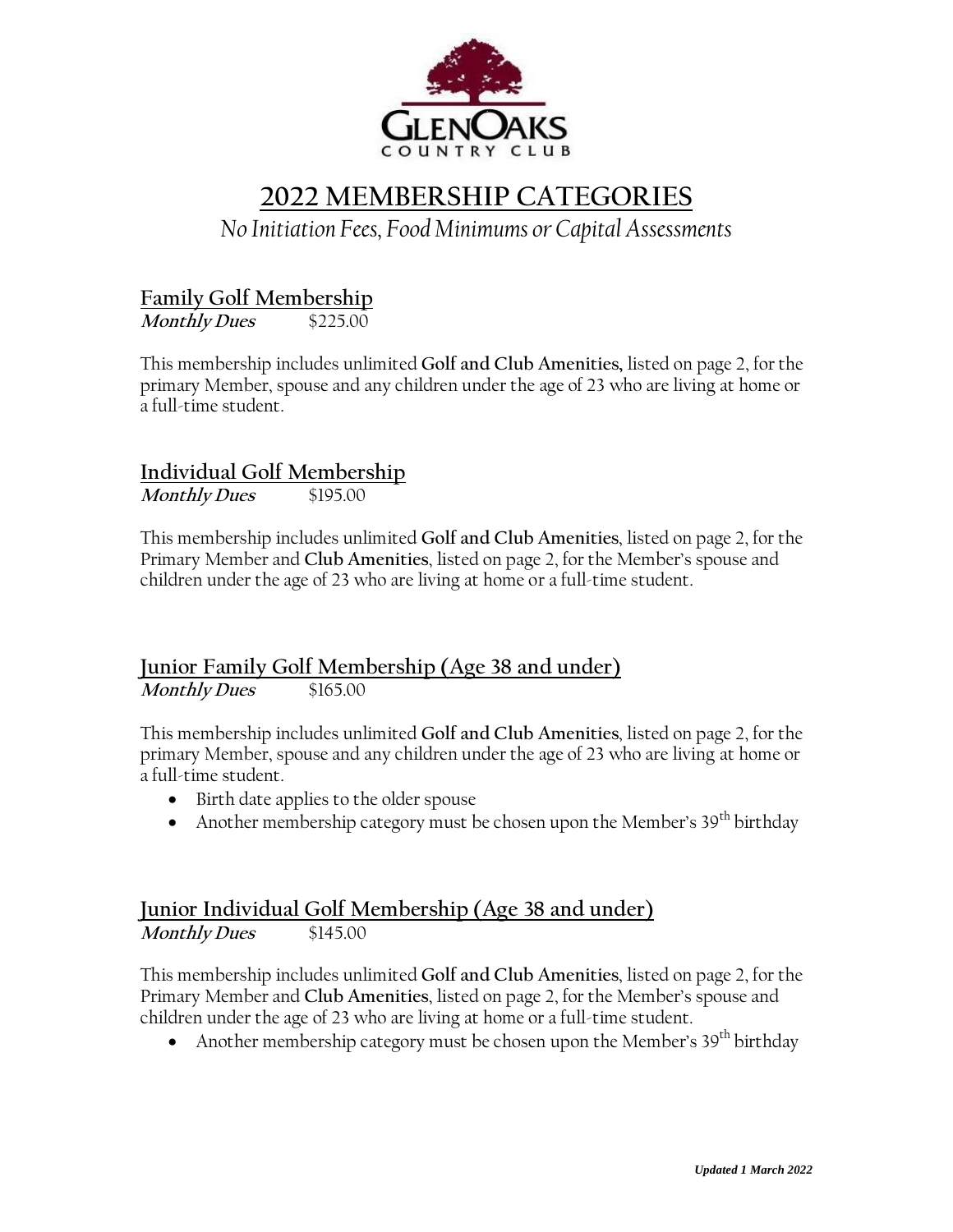#### **Sport Family Membership (Includes 20 Golf Starts)**

**Monthly Dues** \$180.00

This membership includes **limited Golf Amenities** and **unlimited Club Amenities**, listed below, for the primary Member, spouse and any children under the age of 23 who are living at home or a full-time student.

 This membership provides the equivalent of 20 total golf rounds or Golf "Starts". A Start is represented by beginning a round from the first tee, whether the round is completed with a full 18 holes or not. The Dog Fight, or any other 9 hole Club Event is considered a 1/2 Start. A Super Twilight round is considered a 1/2 Start. All other Starts and 18 hole Club Events count as 1 Start against the 20 total for the year from March through December. (January and February are not included in the counts and unlimited play is allowed during these months).

#### **Resort Membership**

**Annual Dues** \$750.00

Our most basic membership for the "non-golfer" is the GlenOaks Resort Membership, which includes **Club Amenities**, listed below, for the Primary Member, spouse and any children under the age of 23 who are living at home or a full-time student.

#### **Golf Amenities**

- Championship Golf Course
- Full Service Golf Practice Facility\*

#### **Club Amenities**

- Junior Olympic Sized Swimming Pool & Wading Pool
- Tennis Membership at The Tennis Club at Springhurst
- Clubhouse & Newly Renovated Dining Venues
- Social Events
- Member Charging Privileges

## **ADDITIONAL FEES** Food & Beverage Minimum NO FOOD MINIMUM! **Golf Memberships: \* Mandatory Driving Range** \$200.00 Family, Junior Family & Sport (Billed Annually) \$150.00 Junior Individual & Individual **Cart Fees per Rider** \$18.00 Tax Included \$9.00 Twilight Round also includes a Drink Guest Golf Fees **Figure 2018** Prospect Club Fees Apply where Applicable (Accompanied) Inquire with Golf Shop to Confirm Rates **ClubCorp Fee** 550 per Month per Member